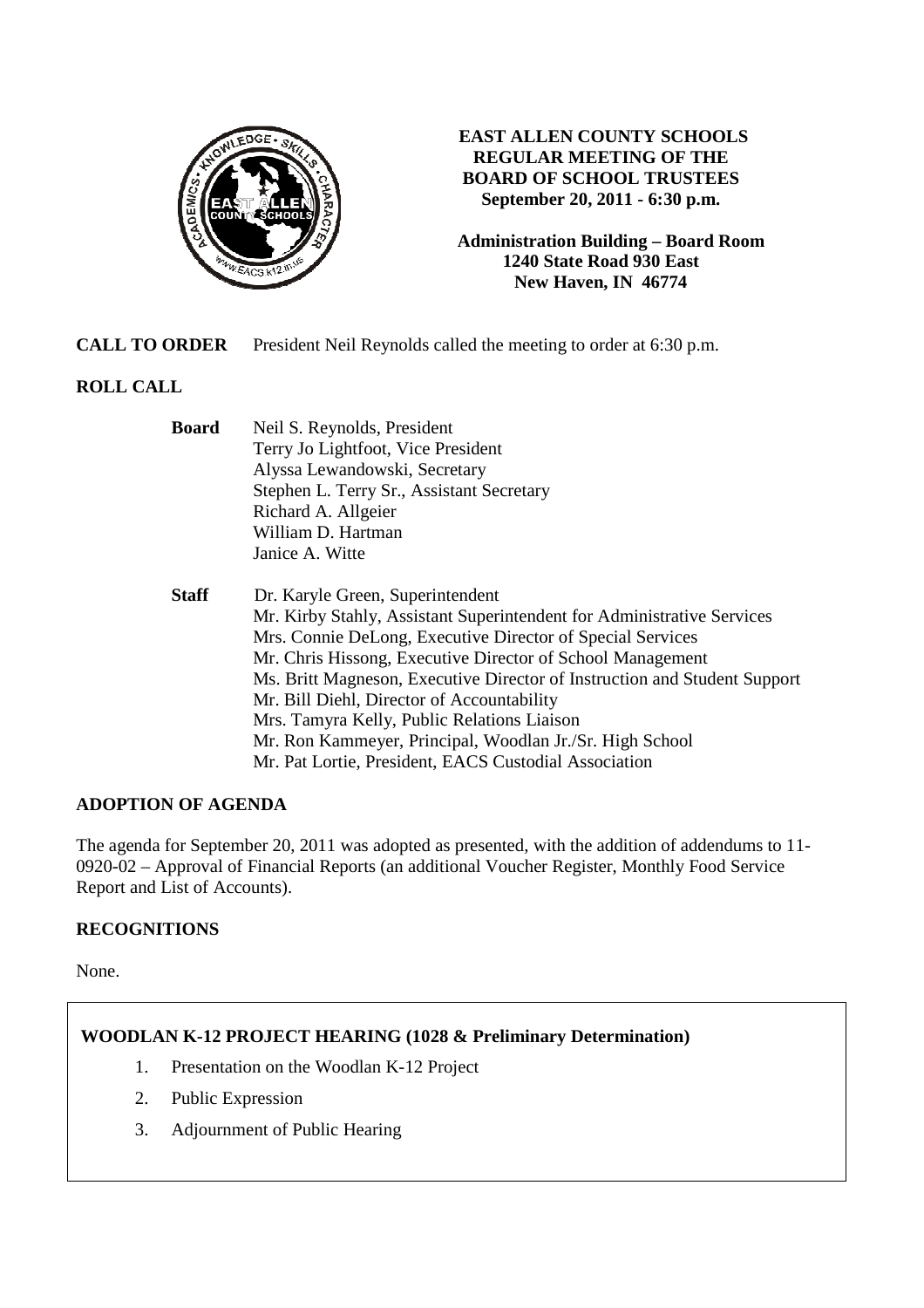### **HEARING OF VISITORS**

WOHS parent Jayne Numbers and Pat Lortie, President, EACS Custodial Association, shared specific examples of how well the transition of students and the school year in general is going at Woodlan Jr./Sr. High and Woodlan Intermediate Schools. The school year is off to a great start.

### **APPROVAL OF MINUTES:** September 6, 2011 Regular Meeting

### **INFORMATION ITEMS**

Review of Annual Report For: - Retention

### **SUPERINTENDENT COMMUNICATIONS**

None.

### **ACTION AGENDA**

### **CONSENT MOTION:**

| 11-0920-01 | <b>Approval of Human Resources</b>                                                                              |                                             |                                                                             |
|------------|-----------------------------------------------------------------------------------------------------------------|---------------------------------------------|-----------------------------------------------------------------------------|
| 11-0920-02 |                                                                                                                 | Approval of Financial Reports and Addendums |                                                                             |
| 11-0920-03 | Approval of Meetings and Conferences                                                                            |                                             |                                                                             |
| 11-0920-04 | <b>County Schools</b>                                                                                           |                                             | Approve Memorandum of Understanding between JAG-Indiana and East Allen      |
| 11-0920-05 | Approve Amended Contract with Dr. Wyatt Mullinax Dates Only                                                     |                                             |                                                                             |
| 11-0920-06 | <b>Approve Contract with Steve Doepker</b>                                                                      |                                             |                                                                             |
|            | Motion: That the Board of School Trustees approve items one through nine as<br>presented.                       |                                             |                                                                             |
|            | Motion: Witte                                                                                                   | Second: Allgeier                            | Vote: <u>Aye: 7-0</u>                                                       |
| 11-0920-07 | Approve Woodlan K-12 Project Resolution                                                                         |                                             |                                                                             |
| 11-0920-08 | Approve Preliminary Determination Resolution for Woodlan K-12 Project                                           |                                             |                                                                             |
| 11-0920-09 | Approve Resolution for Declaration of Official Intent to Reimburse Expenditures<br>for the Woodlan K-12 Project |                                             |                                                                             |
|            | presented.                                                                                                      |                                             | Motion: That the Board of School Trustees approve items one through nine as |
|            | <b>Motion: Witte</b>                                                                                            | Second: Lightfoot                           | Vote: Aye: 7-0                                                              |